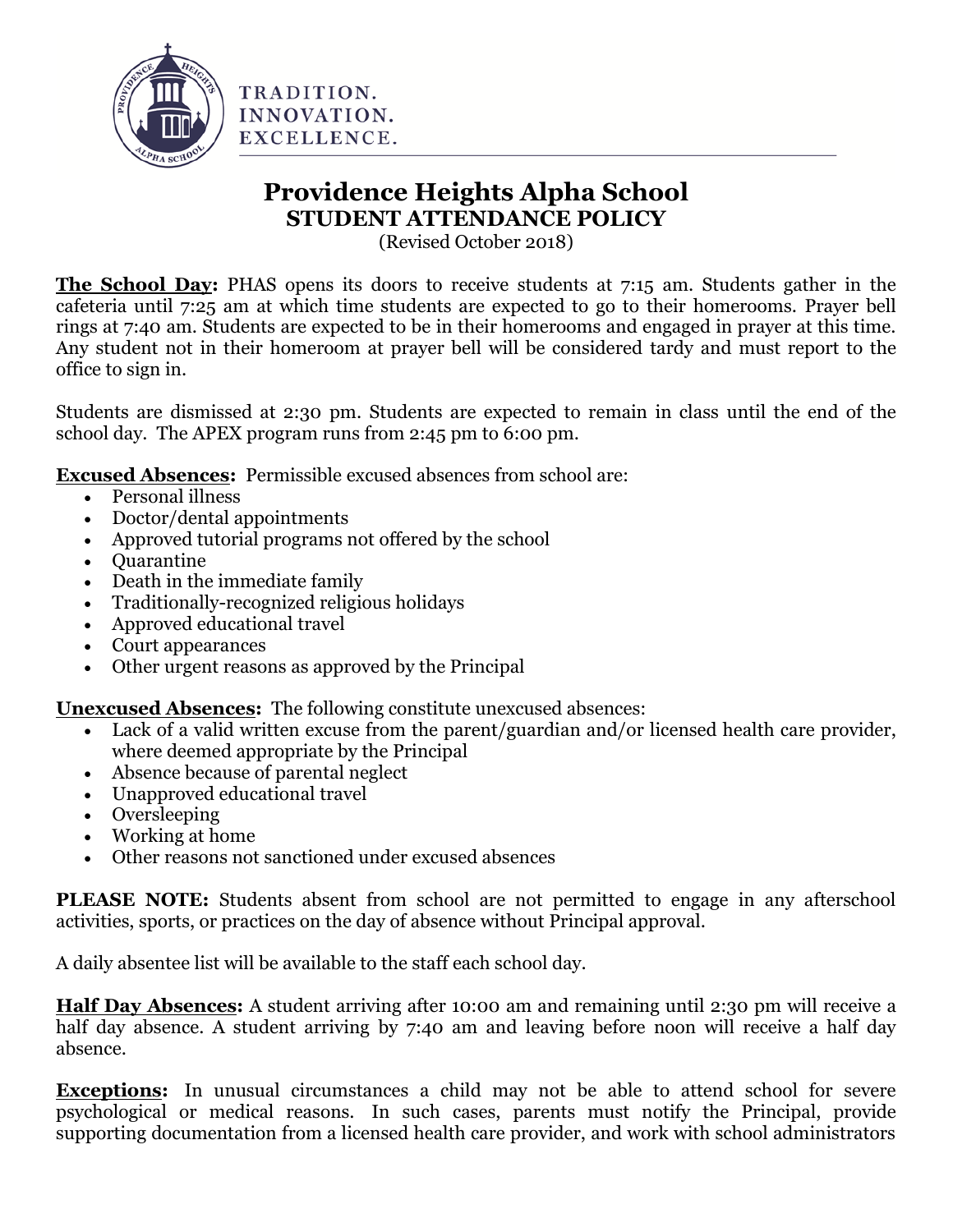to develop a plan to ensure that the child receives an appropriate education and that the parent does not violate state attendance laws.

**Readmitting Absent and Tardy Students** - **Excuses:** Upon returning from an absence, a written excuse from a parent/guardian and/or licensed health care provider, where deemed appropriate by the Principal must be presented to the School within three school days. Students who miss three consecutive days due to illness must present an excuse from a licensed health care provider. If the excuse is not given to the School by the third day after return, the absence will be considered unexcused. All excuses must include the following information:

- Full name of student
- Date of absence
- Reason for absence
- Signature of parent/guardian and/or licensed health care provider, where applicable

**Tardiness:** Students who are not inside their assigned homerooms or classrooms when the Prayer bell rings at 7:40 am are considered tardy. Tardiness is considered excused or unexcused for the same reasons as excused or unexcused absences. Students who are not in their assigned homeroom at 7:40 am must report to the School Office to sign in. Middle School students may sign themselves in but parents must sign in their children in grades PreK through 5.

**Exceptions:** Students whose bus arrives late to school are not considered tardy, however they must still report to the School Office to sign in.

**Early Dismissals:** Parents and students are strongly encouraged to make personal appointments before or after school hours since being dismissed early from school can cause a disruption to the educational process. If possible, advanced notification from the parent/guardian to the School Office that includes the reason for the early dismissal is recommended. Students who leave school early for medical or dental appointments must bring documentation from the doctor/dentist when the student returns from the appointment. Early dismissals will be recorded and taken into account when looking at the overall pattern of student attendance.

**Class Cuts/Tardiness to Class/Early Dismissals:** Students consistently absent from, late to, or dismissed early from a class on a regular basis (consistently tardy from Period 1 or consistently dismissed early from Period 9 for example) may be subject to consequences due to accumulated time. Accumulated time missing from a class can be converted to absences and parents/guardians understand that lack of attendance will affect the student's grade.

**Pre-Approved Absences Including Educational Travel:** The School recognizes that students may need to travel with parents/guardians for valid educational or family reasons. In such cases, preapproval is required. Students requesting permission for such travel with parents/guardians must complete an Absence Request Form at least five days in advance of the proposed trip, which when completed, will explain their reason for the request and the duration of the trip. All trips must have some educational or family value for the student in order to be counted as an excused absence.

The School allows a total of ten pre-approved absences during the entire school year. This includes days and half days before or after regularly scheduled calendar vacation days. Once the maximum allowed ten pre-approved absences has been met, any requests for Pre-Approved Absences may be recorded as unexcused absences and all consequences outlined below may apply.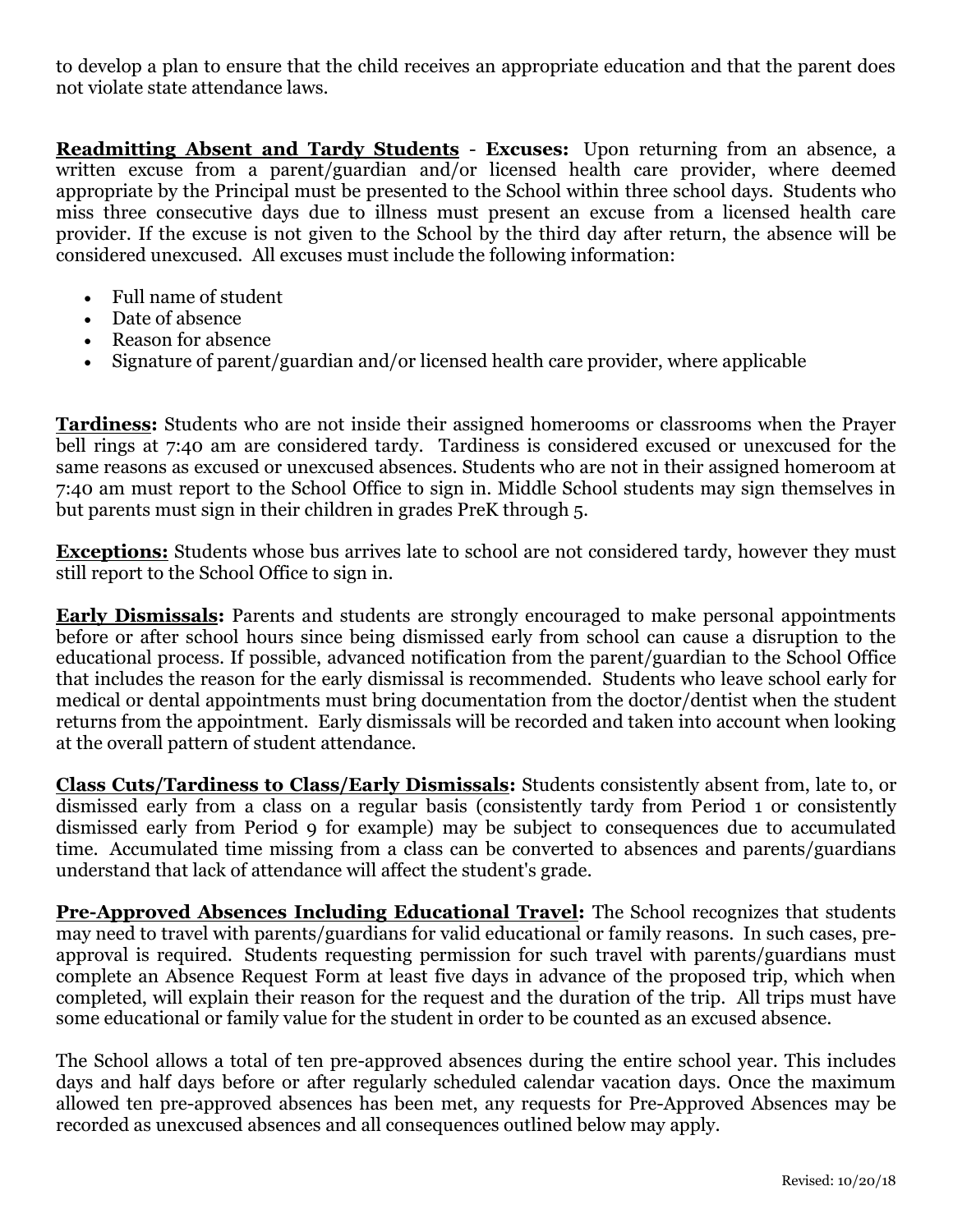**Make-Up Work:** Students are required to make up any class work or tests that are missed during excused, unexcused and pre-approved absences after readmittance to school on a schedule arranged with the teacher. In the case of younger grades, the teacher may need to work with the parent/guardian to arrange a make-up schedule. In the case of Middle School students, it is the responsibility of the student to communicate with their teachers before the absence and again upon their immediate return to arrange a make-up schedule and deadline expectations. The teacher will use their discretion to arrange this in a manner which is most conducive to the classroom, the student, and the teacher.

**Make-Up Work due to Pre-Approved Absences:** When possible, students will be provided with work to take with them which will be due upon their immediate return. Any work turned in after that time will be considered late for partial credit. Any work or tests missed during the course of the absence will be made up according to a schedule arranged with the teachers where possible.

The School urges parents/guardians to refrain from scheduling pre-approved absences during the first or last week of the school year or during specified days when standardized tests or semester or final exams are being administered. *Approval may be denied during these periods.*

Students absent ten or more days of the semester and/or who are regularly tardy or dismissed early may not be approved for further days off. Also, students who, in the opinion of the Principal, with input from professional staff, are performing less than satisfactorily may not be given permission to leave on a pre-approved absence. If the trip is taken without approval, the absence will be treated as an unexcused absence.

**PLEASE NOTE:** There may arise situations where students will miss projects, activities, quizzes or tests which cannot be re-visited or made up. In some cases, work, tests, or quizzes, may be dependent upon classroom teaching that students missed. It is the understanding of parents/guardians that they choose to remove their child from school for educational or family reasons, it may impact the child's performance.

**School-Sanctioned Activities:** Students with a good record for on time attendance and grades may be released from school for approved participation in school sponsored field trips, performances and co-curricular and extracurricular activities as approved by the Principal. The student is responsible for making up the work, quizzes and/or tests during the released time. Students who, with approval, are participating in school sponsored activities are considered present. (This includes the Diocesan Spelling and Geography Bee, Honors Band and State PJAS). A Principal may deny requests to attend school sanctioned activities where the Principal, with the input of professional staff, determines that the student's grades and/or attendance record indicate that the request to miss class for the activity should not be granted.

\*Please note that shadow dates at high schools are not school sanctioned activities but will be considered an excused absence when accompanied by a written excuse.

**Quarterly Excessive Absenteeism:** Absences, excused or unexcused, beyond five days in a quarter are considered excessive. When a student has accumulated more than five days of absence or their equivalent in a quarter as verified by the Principal, the following may occur:

- 1. The Principal may notify the parent/guardian of the dates of absences.
- 2. If subsequent absences occur in the quarter, the Principal may determine if it is necessary to arrange a conference.
- 3. In grades 3-8, the student will receive a "needs improvement" on his/her report card under character development- "Attends school regularly and on time".